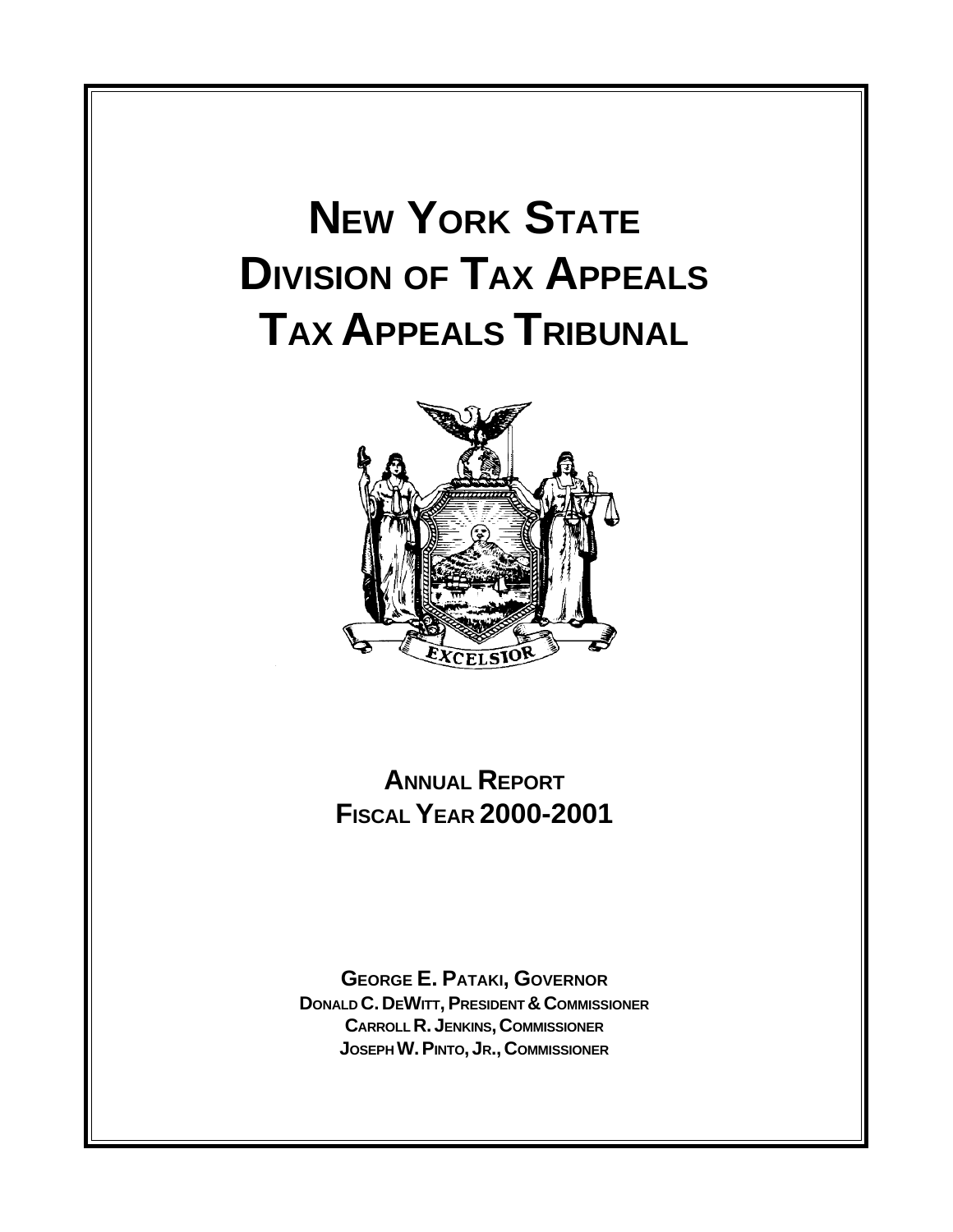# **NEW YORK STATE DIVISION OF TAX APPEALS AND TAX APPEALS TRIBUNAL ANNUAL REPORT**

**RIVERFRONT PROFESSIONAL TOWER, 500 FEDERAL STREET, 5TH FLOOR, TROY, NY 12180 PHONE (518) 266-3000, FAX (518) 272-5178 OR (518) 271-0886 E-MAIL NYSDOTA@NYSNET.NET**

**WWW.NYSDTA.ORG**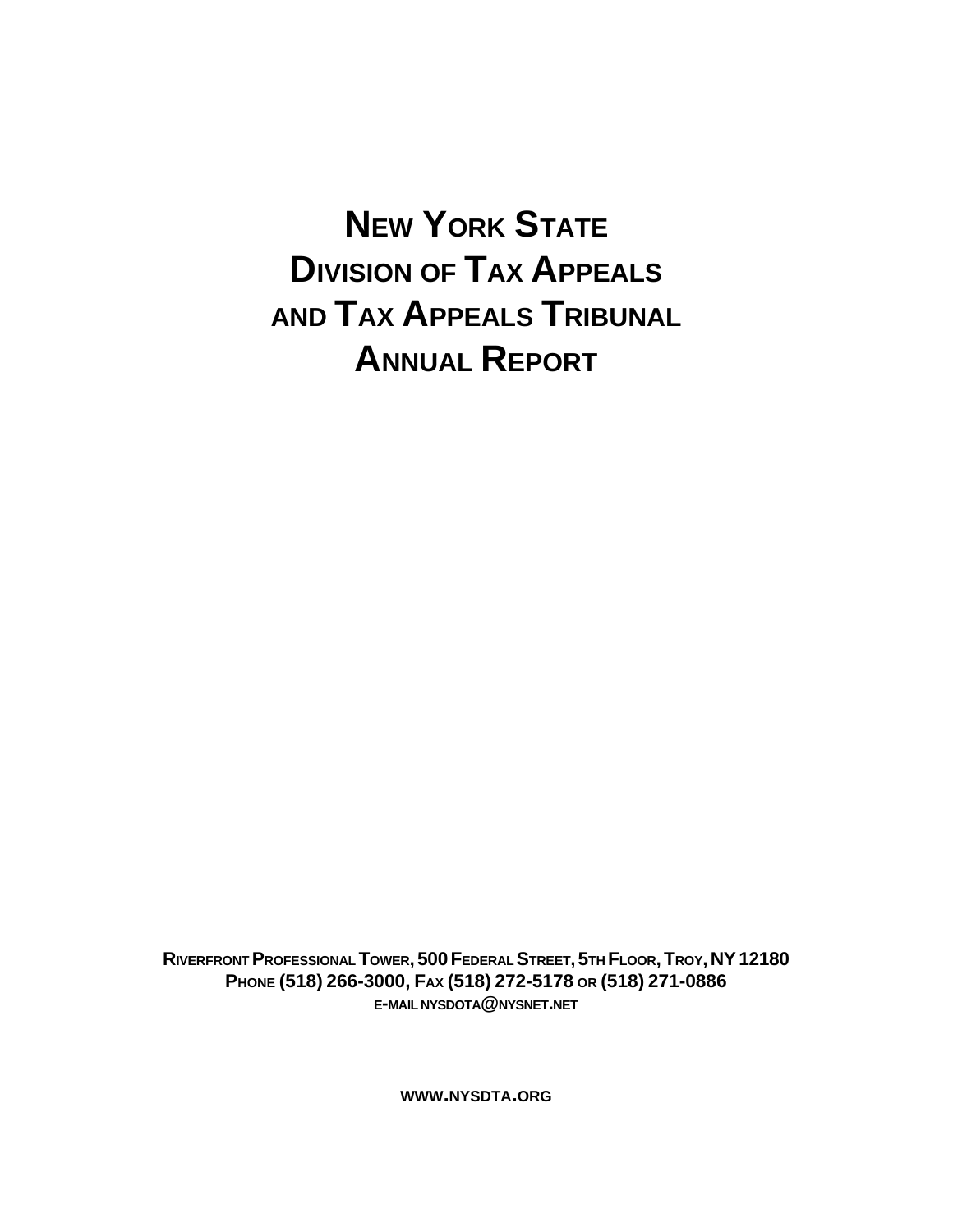# **TABLE OF CONTENTS**

| PUBLICATION OF TRIBUNAL DECISIONS AND ADMINISTRATIVE LAW JUDGE DETERMINATIONS 3 |  |
|---------------------------------------------------------------------------------|--|
|                                                                                 |  |
|                                                                                 |  |

|--|--|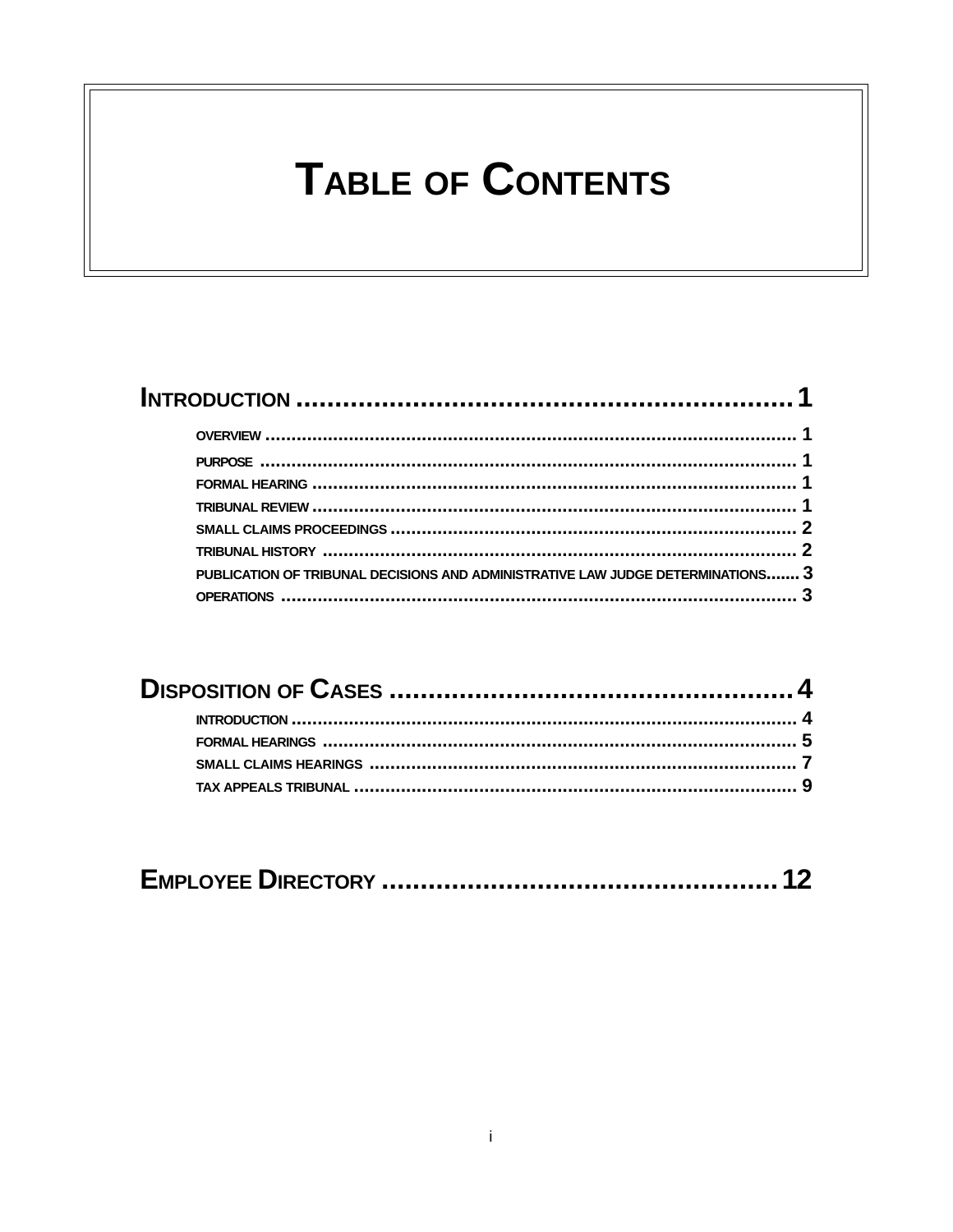# **INTRODUCTION**

This report is prepared pursuant to Tax Law § 2006(13) which provides that the Tax Appeals Tribunal shall "collect, compile and prepare for publication statistics and other data with respect to the operations of the division of tax appeals, and ... submit annually to the governor, the temporary president of the senate and the speaker of the assembly a report on such operations including but not limited to, the number of proceedings initiated, the types of dispositions made and the number of proceedings pending."

# **OVERVIEW**

The New York State Division of Tax Appeals ("Division") was created by Chapter 282 of the Laws of 1986 as an independent division within the New York State Department of Taxation and Finance (Tax Law § 2002) effective September 1, 1987. The Division is headed by the Tax Appeals Tribunal ("Tribunal") which consists of three commissioners appointed by the Governor and confirmed by the State Senate. The commissioners are appointed for nine-year terms. One of these commissioners is designated as the President of the Tribunal by the Governor and is solely responsible for the administration of the Division as a whole.

At least two of the commissioners must be attorneys admitted to practice in New York State for a period of at least ten years and be knowledgeable on the subject of taxation. The third member need not be an attorney but must also be knowledgeable on the subject of taxation (Tax Law § 2004).

At present, the Tribunal consists of Donald C. DeWitt, President and Commissioner, whose term expires on December 31, 2004; Carroll R. Jenkins, Commissioner, whose term expired on December 31, 2001; and Joseph W. Pinto, Jr., Commissioner, whose term expires on December 31, 2007.

# **PURPOSE**

The Tribunal is charged with the responsibility of "providing the public with a just system of resolving controversies with [the] department of taxation and finance and to ensure that the elements of due process are present with regard to such resolution of controversies" (Tax Law § 2000, emphasis added). This purpose is accomplished by separating the administration of taxes from the adjudication of disputes between taxpayers and the Department of Taxation and Finance. The administration of taxes is solely the responsibility of the Department while the adjudication of disputes falls solely under the province of the Division of Tax Appeals.

# **FORMAL HEARINGS**

Formal hearings are held before an Administrative Law Judge. The Administrative Law Judge hears the testimony, evaluates the evidence and prepares and issues a written determination within six months after the completion of the hearing or submission of briefs of the parties, whichever is later. The determination of the Administrative Law Judge sets forth the issues in the case, the relevant facts established by the parties and the conclusions of law relevant to the issues. The determination is binding on both parties (i.e., the taxpayer and the Department) unless one or both of the parties request a review of the determination by the Tribunal by filing an exception with the Secretary to the Tribunal within 30 days of notification of the determination of the Administrative Law Judge.

# **TRIBUNAL REVIEW**

After reviewing the record of the hearing and any arguments, oral or by brief, the Tribunal issues a written decision either affirming, reversing or modifying the determination of the Administrative Law Judge, or remanding the case for additional proceedings before such Administrative Law Judge. Each decision of the Tribunal sets forth the issues in the case, the relevant facts established by the parties in the record at hearing and the Tribunal's opinion which applies applicable law to such facts. Each decision must be rendered within six months from the date of notice to the Tribunal that exception is being taken to the determination of the Administrative Law Judge. This period is extended if oral or written argument is made before the Tribunal (Tax Law § 2006[7]).

Decisions rendered by the Tribunal are final and binding on the Department; i.e., there is no right of appeal. Taxpayers who are not satisfied with the decision of the Tribunal have the right to appeal the Tribunal's decision by instituting a proceeding pursuant to Article 78 of the Civil Practice Law and Rules (CPLR) to the Appellate Division, Third Department of the State Supreme Court.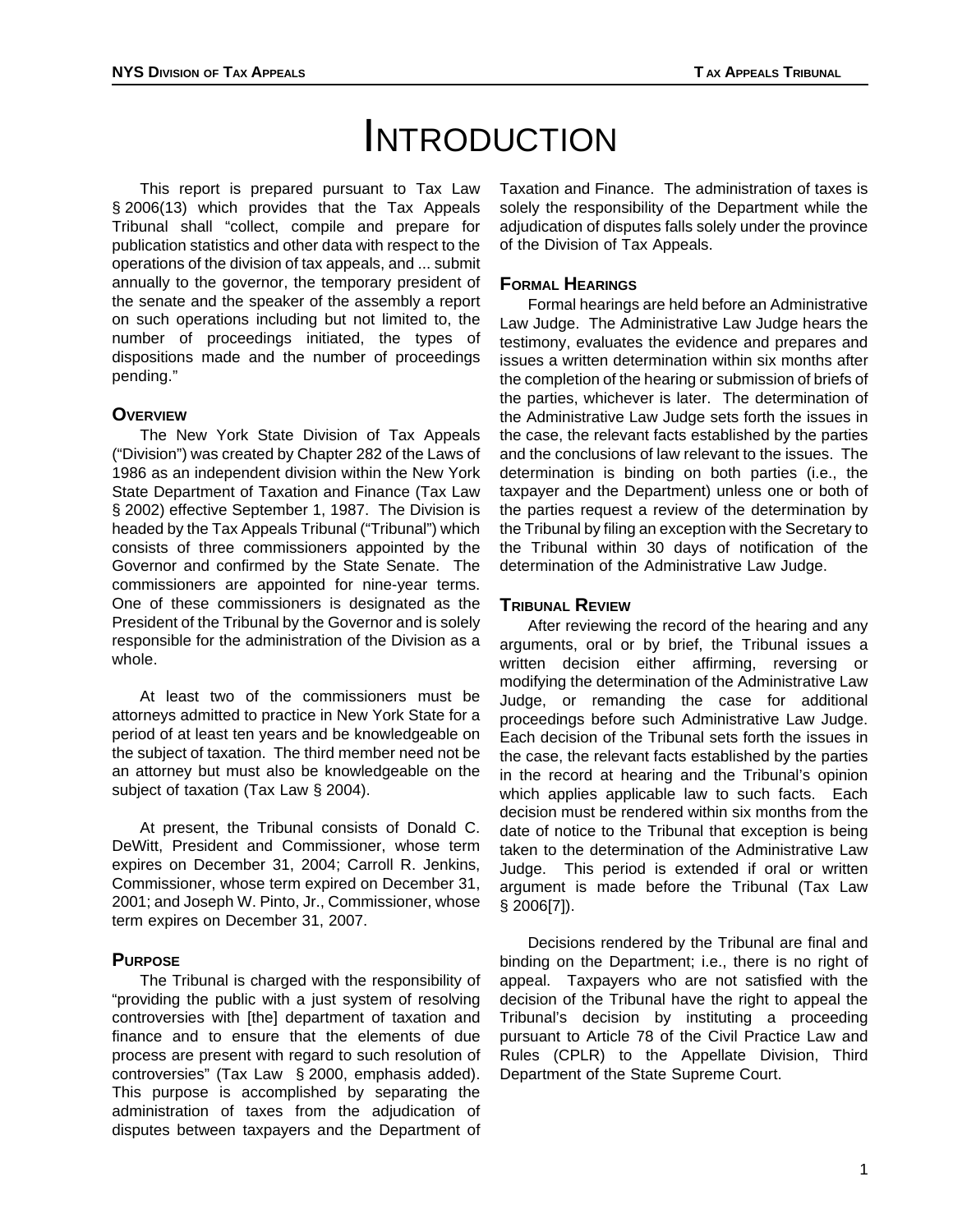# **SMALL CLAIMS PROCEEDINGS**

As an alternative to a formal hearing, taxpayers have the right to elect a small claims proceeding if the amount in dispute is within certain dollar limits as prescribed by regulations adopted by the Tribunal. Currently, the limits are \$20,000 (not including penalty and interest) for any 12-month period for personal income and corporate franchise tax and \$40,000 for sales and compensating use taxes (20 NYCRR 3000.13). A small claims hearing is conducted informally by a presiding officer whose determination is final for both parties. However, at any time before the conclusion of the small claims hearing, a taxpayer may discontinue the proceeding and request that a formal hearing be held before an Administrative Law Judge.

# **TRIBUNAL HISTORY**

The establishment of the Tribunal on September 1, 1987 separated the administration of taxes from the adjudication of disputes between taxpayers and the Department of Taxation and Finance. Under prior law, disputes between taxpayers and the Department were resolved by a three-member State Tax Commission, the President of which was also the Commissioner of the Department. Since the Department was always one of the parties before the Commission, critics of the system noted that there was, at the least, a perception of bias.

In addition, the regulations which were at issue in many of the cases were promulgated by the Commission itself. Again, the criticism was that the body which had adopted the regulations at issue could not fairly and objectively review their validity or application in an adjudicatory proceeding.

Finally, under the former system the hearing function was performed by a hearing officer who heard the case and recommended a decision to the Tax Commission which then rendered the decision. Critics argued that the person who had the opportunity to weigh the evidence and evaluate the credibility of the witnesses at the hearing should be the person to make the decision.

Under the current system, the Commissioner of the Department is not a member of the Tribunal, and the members of the Tribunal and the Division of Tax Appeals are fully independent from the Department. The Tribunal has the authority to adopt rules and regulations relating only to the exercise of its duties, including rules of practice and procedure, and the duties of the Administrative Law Judges to hear and determine the cases before them.

The first Administrative Law Judge determinations were issued in the fall of 1987. The first determination of a Presiding Officer in a small claims case was issued in January of 1988. The first decision of the Tribunal was issued in February of 1988.

In April of 1989, the Tribunal moved its headquarters from the Tax Department building (#9) at the State Office Building Campus in Albany to the Riverfront Professional Tower, 500 Federal Street, Troy, New York. This physical separation of the Tribunal from the Department of Taxation and Finance was the necessary final step in the separation of administration of taxes from the adjudication of tax controversies between taxpayers and the Department.

On July 1, 1993, the Division closed its New York City office and centralized its operations in Troy, New York as a result of budgetary constraints. The Division continued to conduct small claims proceedings at various locations throughout the state including sites in the cities of Buffalo, Rochester, Syracuse, Binghamton, Troy and New York City as well as in the counties of Westchester, Nassau and Suffolk.

Beginning in January 1997, the Division implemented a pilot program and began once again holding hearings in New York City. The Tribunal utilized office space at the New York State Housing Finance Agency in Manhattan as part of a cooperative arrangement. This program was approved by Governor Pataki to ensure that taxpayers had greater access to administrative tax proceedings. Given the success of that program, Administrative Law Judge hearings are now conducted in New York City, Buffalo, Hauppauge, Rochester and Troy. Oral argument proceedings before the Tribunal are held in New York City, Buffalo and Troy.

In fiscal year 2000-2001, the Division enhanced its Website with several new features. The agency added a new search engine for users. This resource allows individuals to search the entire site for Tax Appeals Tribunal Decisions, Administrative Law Judge Determinations or former State Tax Commission Decisions. These documents are provided in various formats. Greater access has been provided to the Division's forms, reports, regulations and other information. The Division also continued to enhance its Internet access and capacities for research, OCR conversion and scanning projects.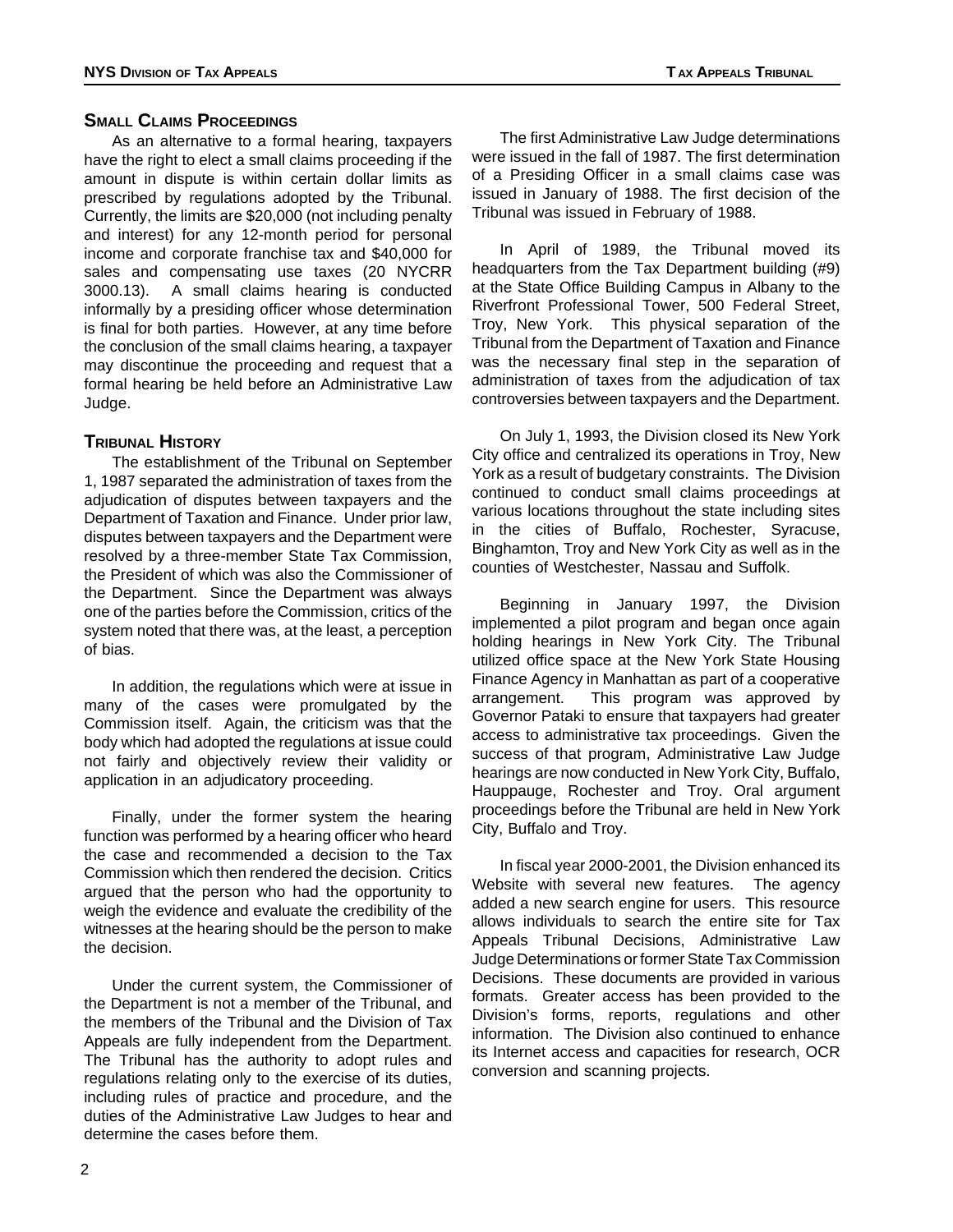# **PUBLICATION OF TRIBUNAL DECISIONS AND ADMINISTRATIVE LAW JUDGE DETERMINATIONS**

The law requires the Tribunal to publish and make available to the public all determinations rendered by Administrative Law Judges and all decisions rendered by the Tribunal. The Tribunal may charge a reasonable fee for a copy of such determinations or decisions.

The Tribunal provides copies of individual decisions and determinations upon request. In addition, decisions and determinations are available on our website at www.nysdta.org. All Tribunal decisions and determinations of Administrative Law Judges are carried on Westlaw and Lexis and are commercially published by William S. Hein Company, Buffalo, New York. Also, Commerce Clearing House publishes selected determinations and decisions. The Tribunal provides a monthly docket, also published by the Hein Company, which indicates Administrative Law Judge determinations and Tribunal decisions issued for the month, as well as exceptions to Administrative Law Judge determinations and Article 78 proceedings instituted by taxpayers to review Tribunal decisions. In addition, the Department of Taxation and Finance also publishes all Tribunal decisions and selected Administrative Law Judge determinations. All above-referenced materials are available on the agency's website at www.nysdta.org.

# **OPERATIONS**

#### **THE TRIBUNAL**

The Secretary to the Tribunal assists the President in administering the judicial function and certain nonjudicial functions of the Division. In this regard, the Secretary has direct supervisory authority over the Chief Administrative Law Judge as well as over the Division's technology staff.

The Counsel to the Tribunal assists the Tribunal in the preparation of decisions on cases before it as well as preparing the Divisions regulatory and legislative proposals, and advises the Tribunal on legal issues as they arise.

The Administrative Officer assists the President in administering the budgetary and human services needs of the Division.

#### **THE DIVISION OF TAX APPEALS**

The Chief Administrative Law Judge is responsible for the day-to-day administration of both formal hearings before Administrative Law Judges and the small claims hearings before Presiding Officers. The hearing staff of the Division is comprised of the Assistant Chief Administrative Law Judge, ten Administrative Law Judges and three Presiding Officers. All of these positions, including the Chief Administrative Law Judge position, are in the competitive class of the Civil Service.

The remaining principal staff operations in the Division are the Petition Intake and Review, Calendaring, Computer Support and Computer Operations units.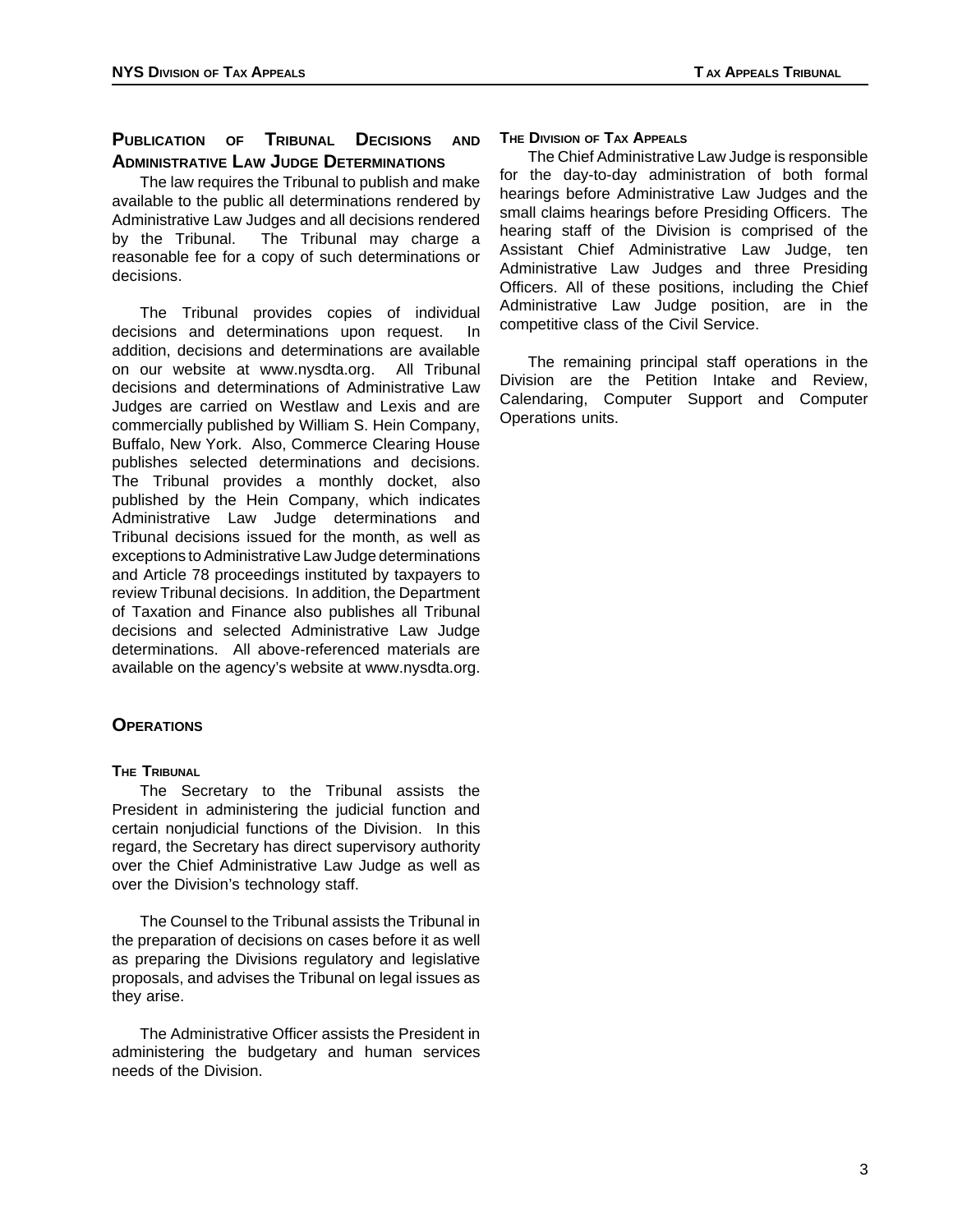# DISPOSITION OF CASES

### **INTRODUCTION**

The system over which the Tribunal presides is clearly adversarial in nature involving, in 92% of the cases, the assertion by the Department that the taxpayer owes additional taxes. The remaining cases involve situations where taxpayers claim refunds of taxes paid (8%) and controversies over licenses which the Department administers.

The taxpayer protests any written notice of the Department of Taxation which has advised the taxpayer of a tax deficiency, a determination of tax due, a denial of a refund or credit application, a denial, cancellation, revocation or suspension of a license, permit or registration or any other notice which gives a person the right to a hearing in the Division of Tax Appeals (Tax Law § 2008) by filing a petition for a hearing with the Division. Unless protested by the taxpayer affected by such action, the action asserted by the Department will stand.

The guarantee of "justice" and "due process" in the system is rooted, simply, in the opportunity for each taxpayer to timely and adequately pursue their case and, conversely, the opportunity for the Department, on behalf of the people of the State, to timely and adequately pursue the State's interest in the controversy. The Tribunal's procedural regulations are geared to this purpose and provide the needed flexibility to account for the variables in each case. However, once the parties have presented their cases, the statute requires that the determination of the Administrative Law Judge or the decision of the Tribunal be rendered within six months.

The following tables and charts show the inventory of cases before the Tribunal/Division of Tax Appeals and the disposition of cases by Administrative Law Judges, Presiding Officers and the Tribunal itself for state fiscal year 2000-2001.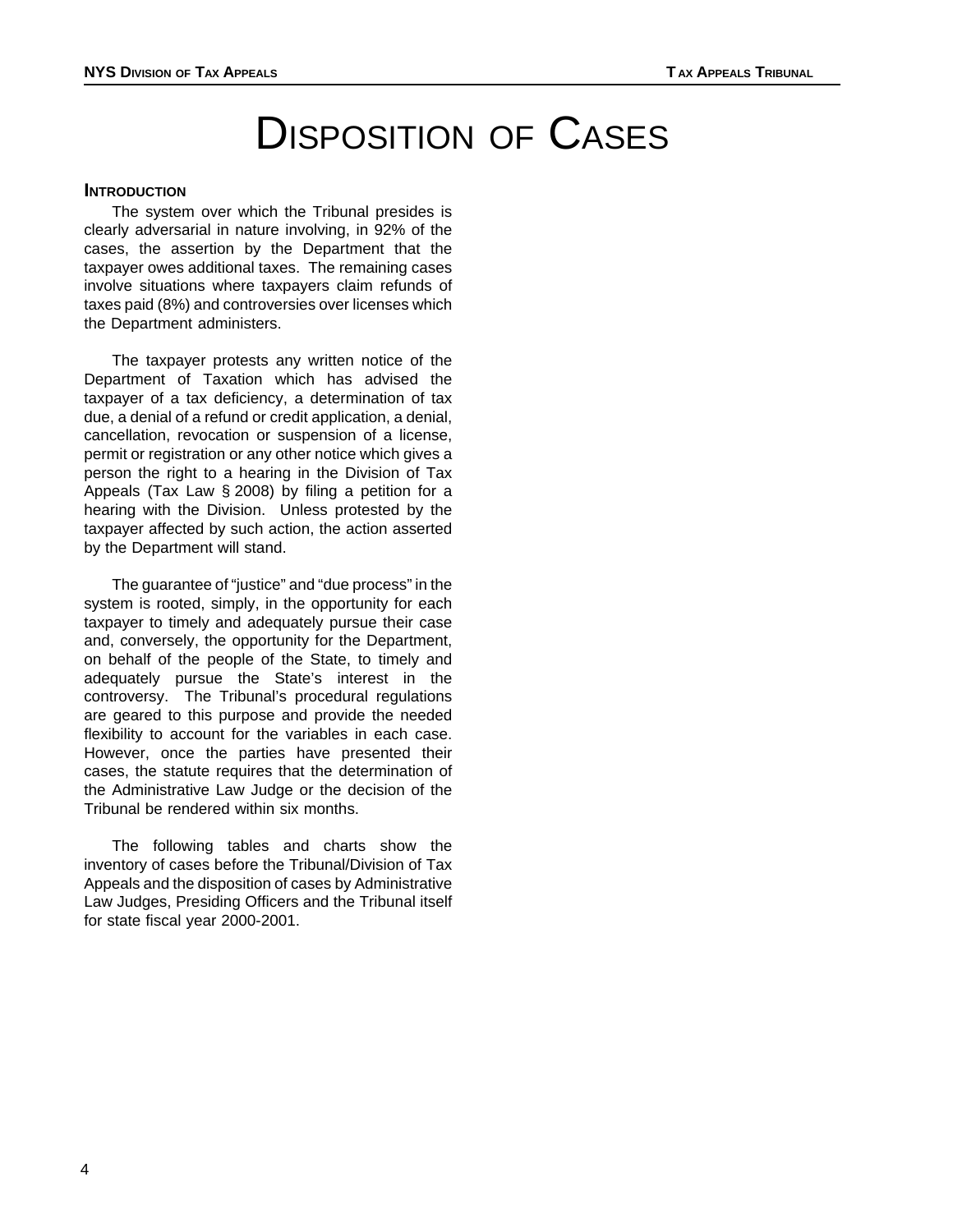# **FORMAL HEARINGS**

| 2000-2001 INVENTORY (NET CASES): |  |  |
|----------------------------------|--|--|
|                                  |  |  |

| A. Beginning Inventory:                   | 326      |     | During fiscal y<br>scheduled for forn<br>Law Judges. Of th |
|-------------------------------------------|----------|-----|------------------------------------------------------------|
| Add:<br>Cases Received<br>Default Vacated | 354<br>0 | 46  | cases (                                                    |
| Subtotal                                  | 354      |     | hearing.                                                   |
|                                           |          | 119 | cases (4                                                   |
| B. Total Cases for Hearing:               | 680      |     | before he                                                  |
| Deduct:                                   |          | 50  | cases (19                                                  |
| Petitions Withdrawn                       | 32       |     | the sche                                                   |
| <b>Closing Orders Issued</b>              | 169      |     |                                                            |
| <b>Defaults</b>                           | 13       | 6   | cases (2                                                   |
| Determinations Issued                     | 92       |     | completio                                                  |
| <b>Petitions Dismissed</b>                | 8        |     |                                                            |
| Referred to BCMS                          | 54       | 16  | cases (6.                                                  |
| <b>Bankruptcy</b>                         | 3        |     | without a                                                  |
| Subtotal                                  | 371      | 13  | cases (5<br>of one                                         |
| C. Ending Inventory:                      | 309      |     | hearing.                                                   |

#### **ANALYSIS OF CASE SCHEDULING:**

During fiscal year 2000-2001, 258 cases were scheduled for formal hearing before Administrative Law Judges. Of that total:

- 46 cases (17.8%) were adjourned before hearing.
- 119 cases (46.1%) were settled by the parties before hearing.
- 50 cases (19.4%) were held and completed on the scheduled date.
- 6 cases  $(2.3%)$  were held but continued for completion on a subsequent date.
- 16 cases (6.2%) were submitted on the papers without a hearing.
- 13 cases (5.0%) were defaulted due to failure of one of the parties to appear at the
- 8 cases (3.1%) resulted in other dispositions including referrals to BCMS and bankruptcies.

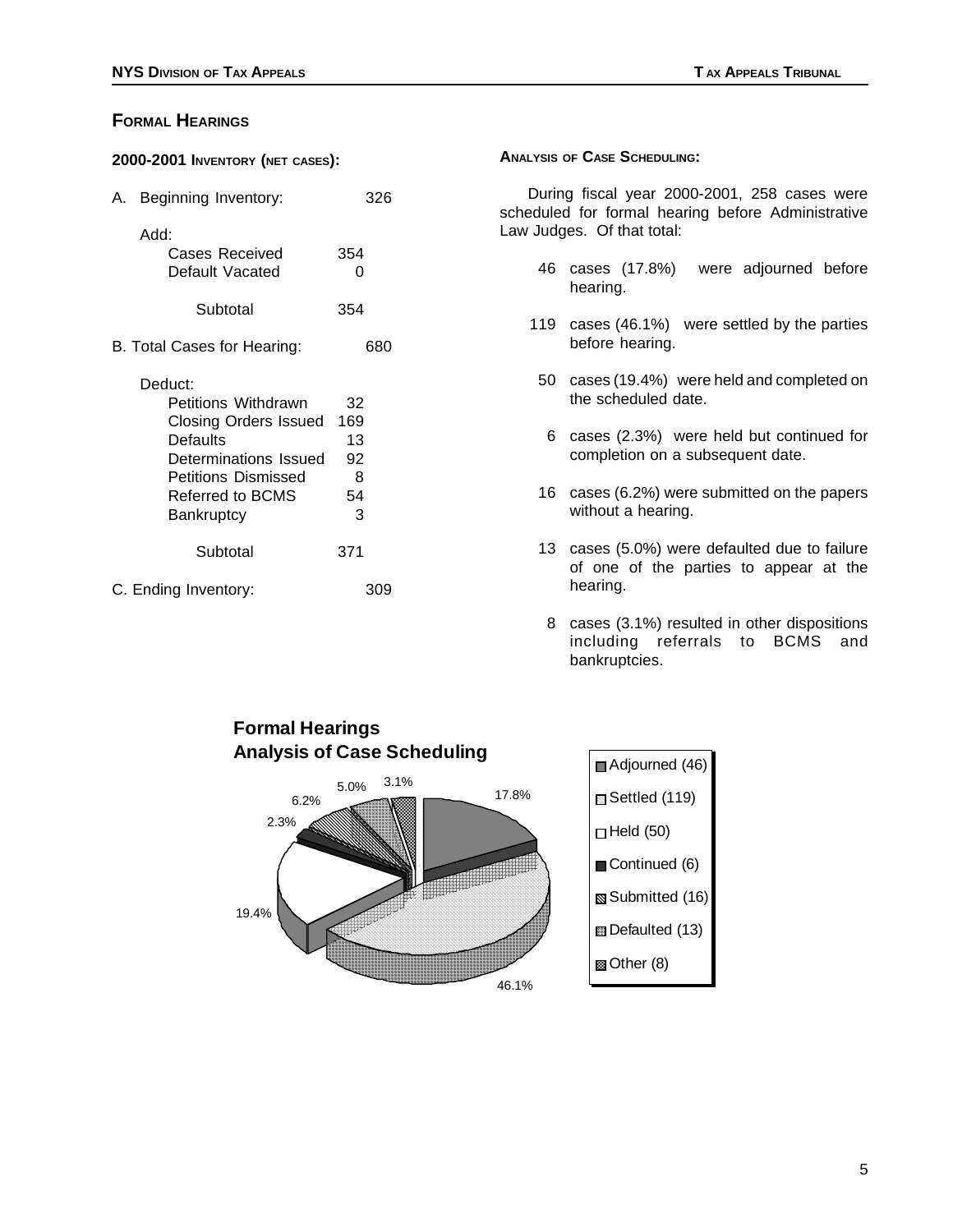#### **ANALYSIS OF DETERMINATIONS:**

A. Case Disposition:

During the state fiscal year 2000-2001, the Administrative Law Judges issued 92 determinations. Of that total:

- 77 determinations (83.7%) sustained the deficiency or other action asserted by the Department.
- 7 determinations (7.6%) cancelled the deficiency or other action asserted by the Department.
- 8 determinations (8.7%) modified the deficiency or other action asserted by the Department, e.g., tax reduced, penalty waived or audit period reduced.

B. Average Elapsed Time:

The average elapsed time between the later of the hearing date or the last brief date and the issuance of the determination was:

| Mean:   | 4.10 months |
|---------|-------------|
| Median: | 5.00 months |

C. Breakdown of Determinations by Tax:

| Tax                                                          | Number                  | Percent                      |
|--------------------------------------------------------------|-------------------------|------------------------------|
| Sales<br>Income<br>Corp. Franchise<br>Gains<br>Miscellaneous | 38<br>42<br>7<br>1<br>8 | 40%<br>44%<br>7%<br>1%<br>8% |
| Total                                                        | 96*                     | 100%                         |

\*Note: Some cases involve more than one type of tax.



# **Breakdown of Determinations by Tax**  44% 7% 40% 1% 8%  $\Box$  Sales (38)  $\Box$  Income (42) Corp. Franchise (7) Gains (1)  $Misc. (8)$

6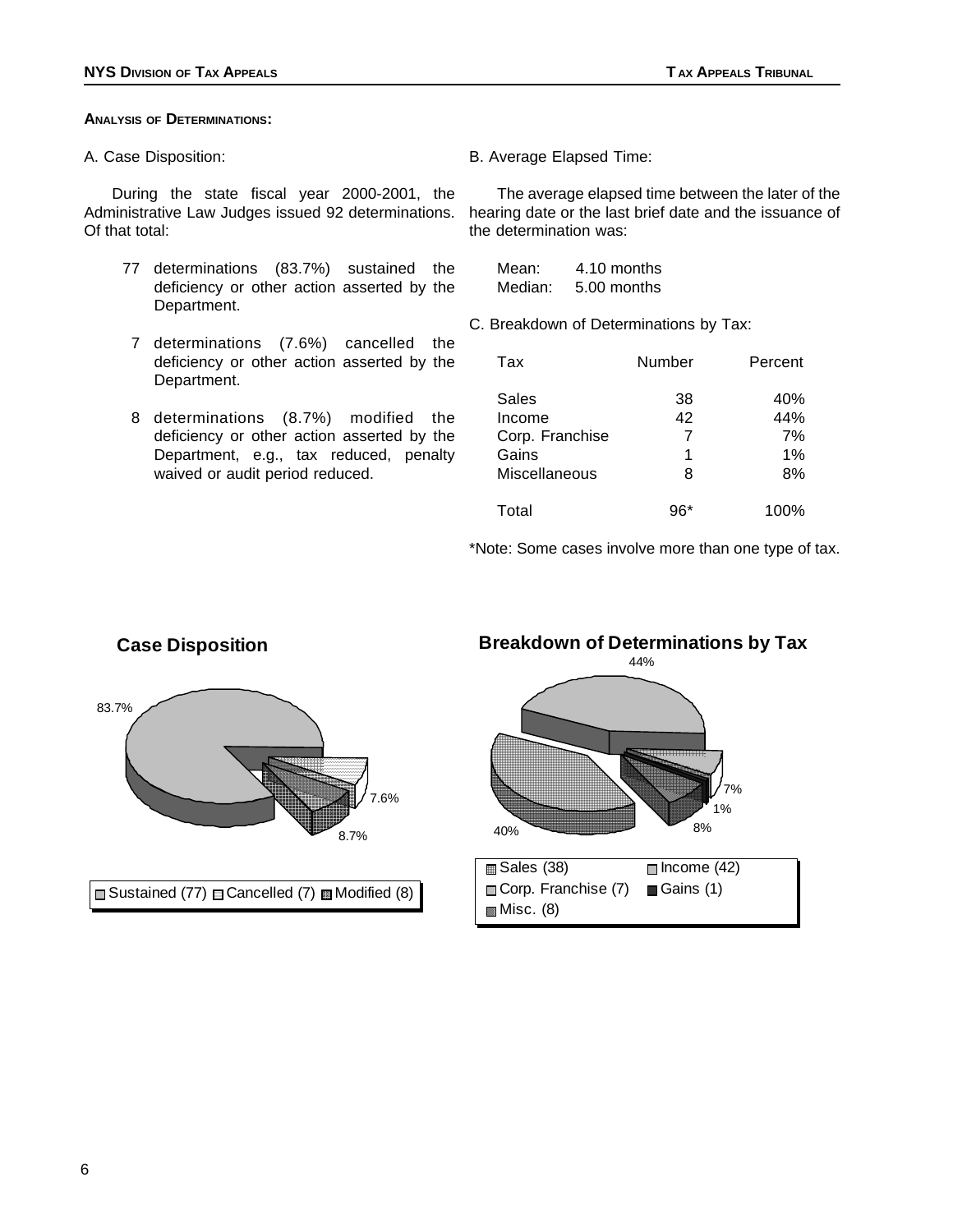# **SMALL CLAIMS HEARINGS**

| 2000-2001 INVENTORY (NET CASES): |  |  |
|----------------------------------|--|--|
|                                  |  |  |

| A. Beginning Inventory:                                                                      | 146                  |
|----------------------------------------------------------------------------------------------|----------------------|
| Add:<br>Cases Received<br>Default Vacated                                                    | 318<br>O             |
| Subtotal                                                                                     | 318                  |
| B. Total Cases for Hearing:                                                                  | 464                  |
| Deduct:<br>Petitions Withdrawn<br>Closing Orders Issued<br>Defaults<br>Determinations Issued | 54<br>52<br>11<br>58 |
| Subtotal                                                                                     | 175                  |
| C. Ending Inventory:                                                                         | 289                  |

#### **ANALYSIS OF CASE SCHEDULING:**

During fiscal year 2000-2001, 166 cases were scheduled for a small claims hearings before Presiding Officers. Of that total:

- 23 cases (13.9%) were adjourned before hearing.
- 71 cases (42.8%) were settled by the parties before hearing.
- 46 cases (27.7%) were held and completed on the scheduled date.
- 14 cases (8.4%) were held but continued for completion on another date.
- 0 cases (0%) were submitted on the papers without a hearing.
- 12 cases (7.2%) were defaulted due to failure of one of the parties to appear at the hearing.

# **Small Claims Hearings Analysis of Case Scheduling**

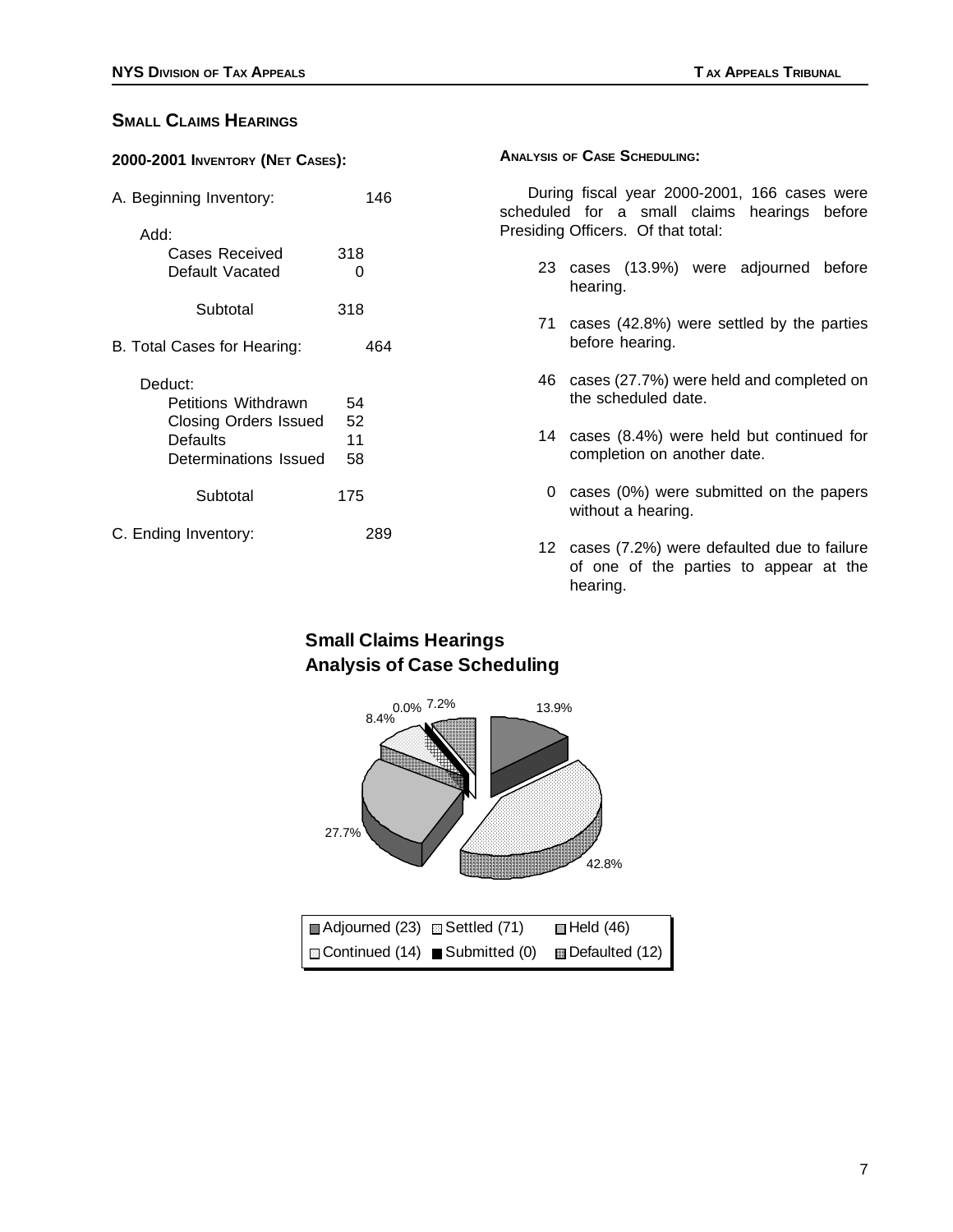#### **ANALYSIS OF DETERMINATIONS:**

A. Case Disposition:

During the state fiscal year 2000-2001, the Presiding Officers issued 58 small claims determinations. Of that total:

- 27 determinations (46.5%) sustained the deficiency or other action asserted by the Department.
- 8 determinations (13.8%) cancelled the deficiency or other action asserted by the Department.
- 23 determinations (39.7%) modified the deficiency or other action asserted by the Department. e.g., tax reduced, penalty waived or audit period reduced.

B. Average Elapsed Time:

The average elapsed time between the later of the hearing date or the last brief date and the issuance of the determination was:

| Mean:   | 2.69 months |
|---------|-------------|
| Median: | 3.00 months |

C. Breakdown of Small Claims Determinations by Tax:

| Tax                                             | Number             | Percent                        |  |
|-------------------------------------------------|--------------------|--------------------------------|--|
| Sales<br>Income<br>Corporation<br>Miscellaneous | 11<br>43<br>1<br>4 | 18.6%<br>72.9%<br>1.7%<br>6.8% |  |
| Total                                           |                    | 100%                           |  |

\*Note: Some cases involve more than one type of tax.



![](_page_10_Figure_16.jpeg)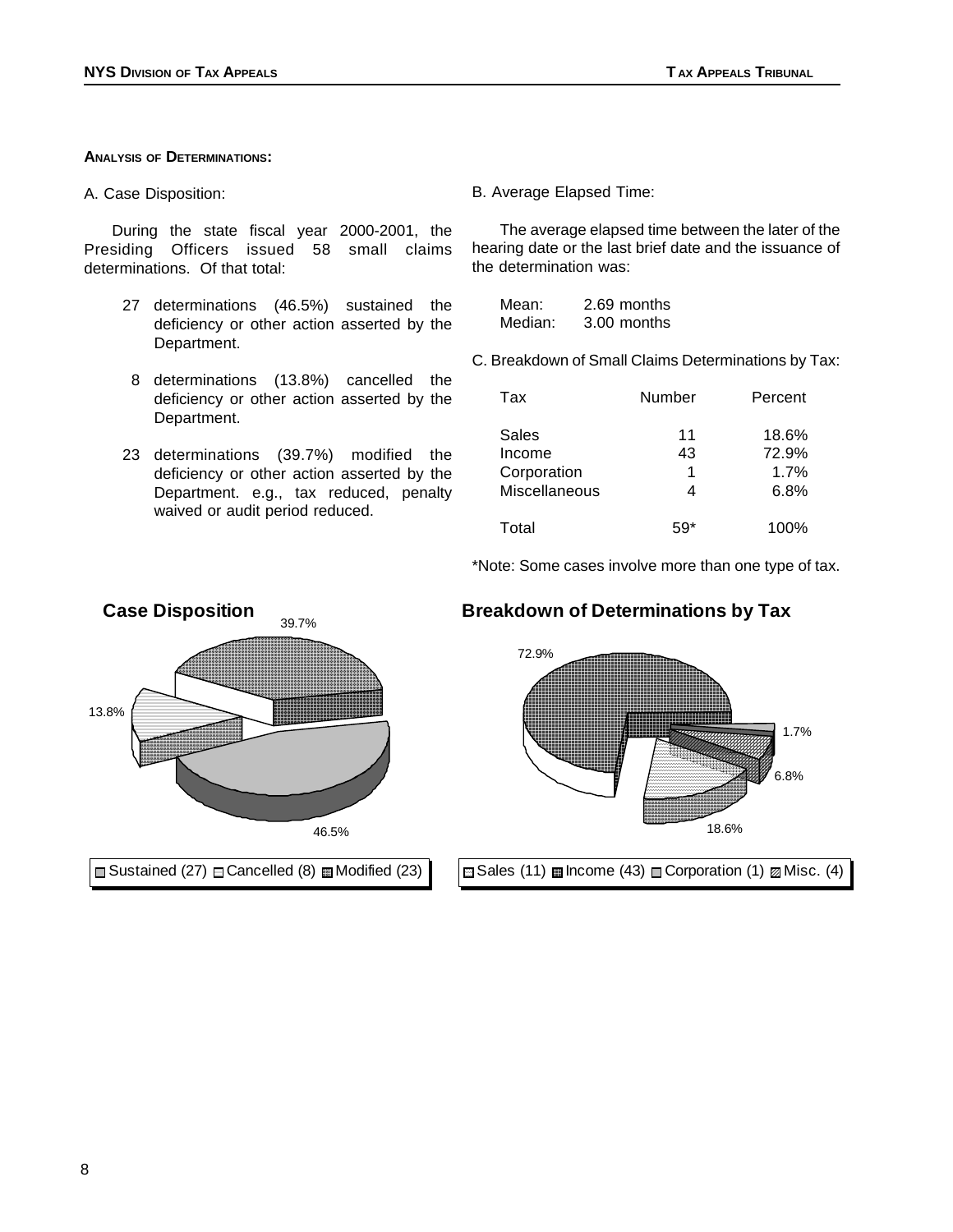# **TAX APPEALS TRIBUNAL**

| 2000-2001 INVENTORY (NET CASES): |    |                      | <b>ANALYSIS OF DECISIONS:</b> |                                                                                                         |  |
|----------------------------------|----|----------------------|-------------------------------|---------------------------------------------------------------------------------------------------------|--|
| 32<br>A. Beginning Inventory:    |    | A. Case Disposition: |                               |                                                                                                         |  |
| Add:<br>Cases Received           | 54 |                      |                               | During the state fiscal year 2000-2001, the Tax<br>Appeals Tribunal issued 36 decisions. Of that total: |  |
| B. Total Cases for Hearing:      |    | 86                   |                               | 24 decisions (66.6%) sustained the deficiency<br>or other action asserted by the Department.            |  |
| Deduct:                          |    |                      |                               |                                                                                                         |  |
| Decisions issued                 | 36 |                      |                               | 3 decisions (8.3%) cancelled the deficiency or                                                          |  |
| Settled                          | 2  |                      |                               | other action asserted by the Department.                                                                |  |
| Withdrawn                        | 1  |                      |                               |                                                                                                         |  |
|                                  |    |                      | 7                             | decisions (19.5%) modified the deficiency                                                               |  |
| Subtotal                         | 39 |                      |                               | or other action asserted by the Department,<br>e.g., tax reduced, penalty waived or audit               |  |
| C. Ending Inventory:             |    | 47                   |                               | period reduced.                                                                                         |  |
|                                  |    |                      |                               | decision (2.8%) dismissed the exception.                                                                |  |

1 decision (2.8%) was remanded for further action.

# **Tax Appeals Tribunal Analysis of Decisions - Case Disposition**

![](_page_11_Figure_6.jpeg)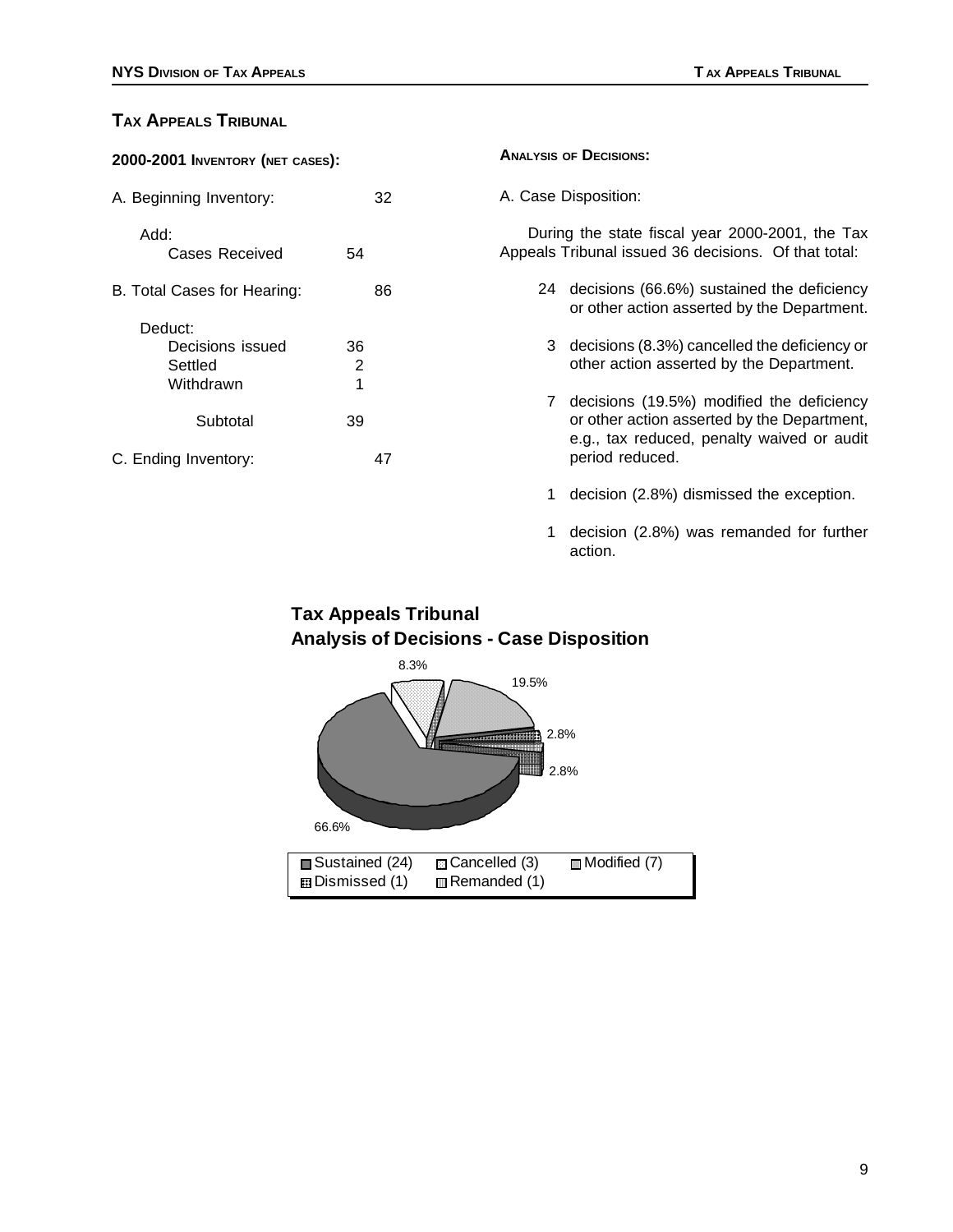B. Average Elapsed Time:

The average elapsed time between the later of the oral argument date or the last brief date and the issuance of the decision was:

| Mean:   | 5.43 months |
|---------|-------------|
| Median: | 5.65 months |

C. Breakdown of Tribunal Decisions by Tax:

| Tax                | Number | Percent |
|--------------------|--------|---------|
| Sales              | 18.83  | 52.3%   |
| Income             | 11.83  | 32.9%   |
| Corp. Franchise    | 2.84   | 7.9%    |
| R.E. Trans         | 1.00   | 2.7%    |
| <b>Highway Use</b> | 1.50   | 4.2%    |
| Total              | 36*    | 100%    |

\*Note: Some cases involve more than one type of tax.

# **Breakdown of Tribunal Decisions by Tax**

![](_page_12_Figure_9.jpeg)

D. Tribunal Disposition of ALJ Determinations:

During the state fiscal year 2000-2001, the Tribunal issued 36 decisions reviewing determinations of Administrative Law Judges. Of that total:

- 29 decisions (80.6%) affirmed the determination of the Administrative Law Judge.
- 4 decisions (11.1%) reversed the determination of the Administrative Law Judge.
- 2 decisions (5.6%) modified the determination of the Administrative Law Judge.
- 1 decision (2.7%) dismissed the exception to the determination of the Administrative Law Judge on the Tax Appeals Tribunal's own motion because the exception was not timely filed.

![](_page_12_Figure_16.jpeg)

![](_page_12_Figure_17.jpeg)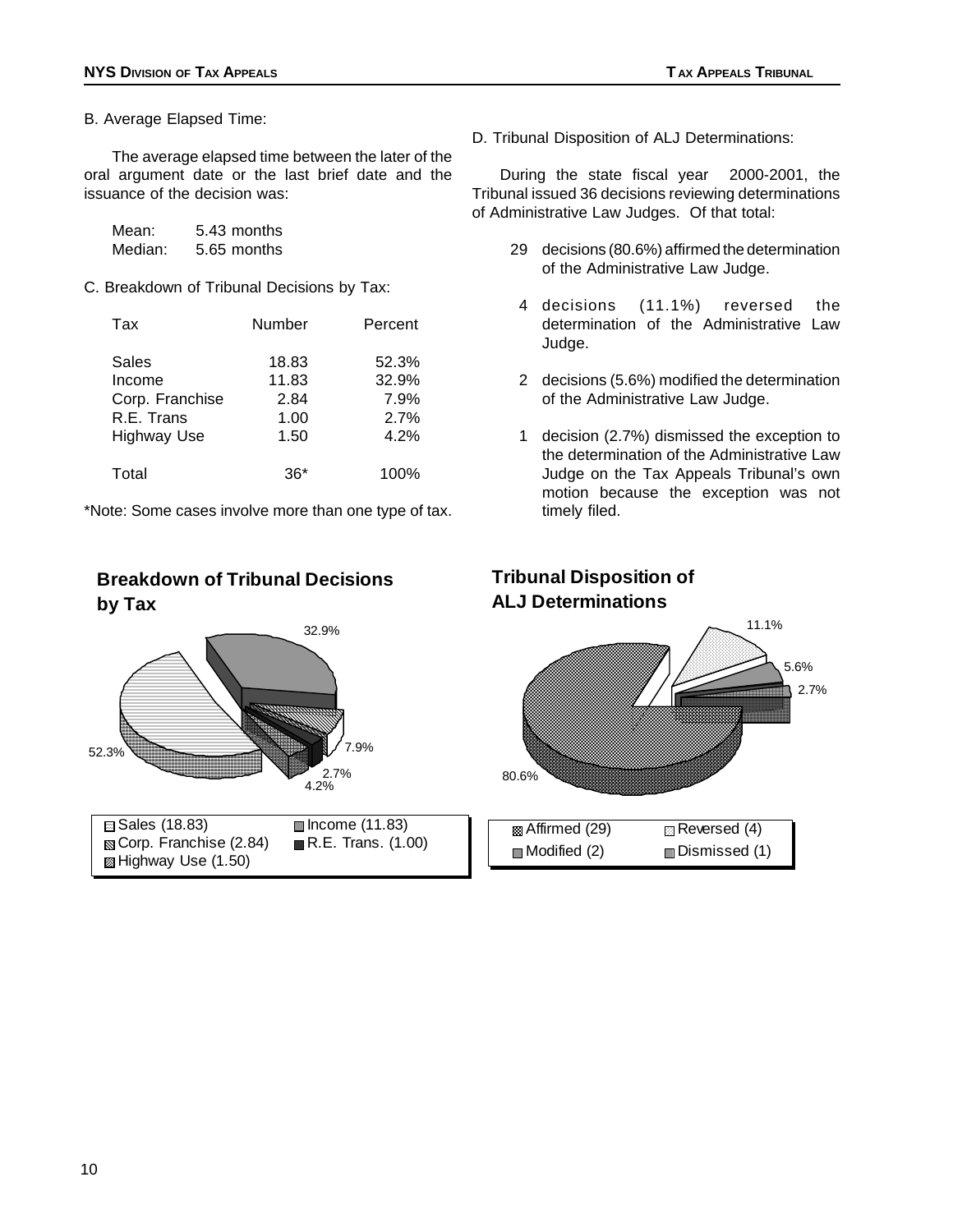E. Tribunal Disposition of Petitioner Exceptions:

During fiscal year 2000-2001, the Tribunal rendered 33 decisions with respect to exceptions filed by Petitioners. Of that total:

- 1 decision (3.0%) granted Petitioner's exception.
- 26 decisions (78.8%) denied Petitioner's exception.
- 3 decisions (9.1%) granted Petitioner's exception in part.
- 3 decisions (9.1%) dismissed Petitioner's exception.

3 dual exceptions were filed which resulted in 36 Tribunal Decisions being issued.

F. Tribunal Disposition of Department Exceptions:

During fiscal year 2000-2001, the Tribunal rendered 6 decisions with respect to exceptions filed by the Department. Of that total:

- 4 decisions (66.7%) denied the Department's exception.
- 2 decisions (33.3%) granted the Department's exception.

**Tribunal Disposition of Department Exceptions** 

![](_page_13_Figure_14.jpeg)

**Petitioner Exceptions**  9.1% 78.8% 9.1% 3.0% **Granted (1) Example Denied (26)**<br>Granted In Part (3) **E** Dismissed (3) Granted  $\ln$  Part (3)

**Tribunal Disposition of** 

G. Tribunal Disposition of Oral Argument Requests:

During fiscal year 2000-2001, the Tribunal received 25 requests for oral argument and granted it in 17 cases (68%).

# **Tribunal Disposition of Oral Argument Requests**

![](_page_13_Figure_19.jpeg)